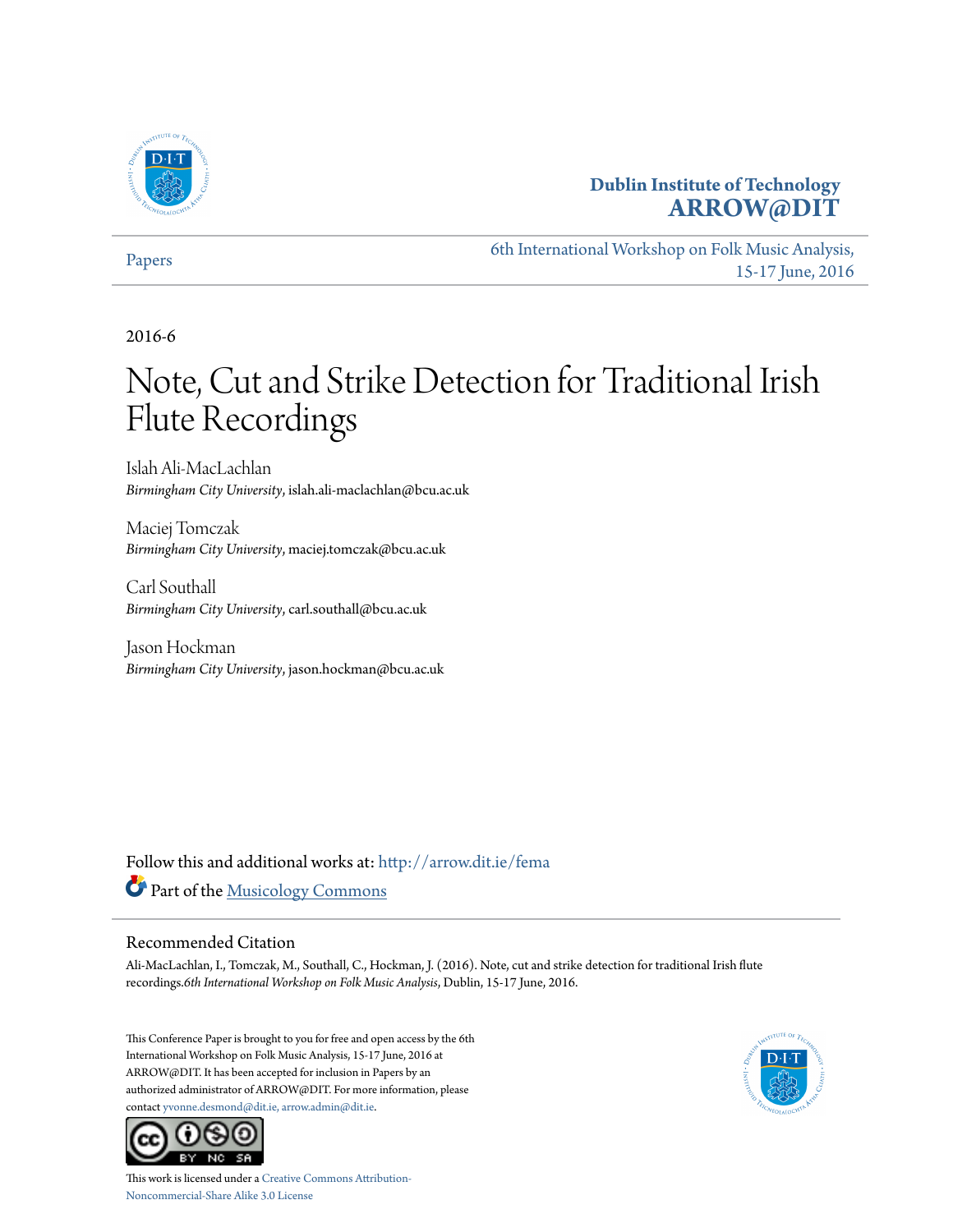# NOTE, CUT AND STRIKE DETECTION FOR TRADITIONAL IRISH FLUTE RECORDINGS

# Islah Ali-MacLachlan, Maciej Tomczak, Carl Southall, Jason Hockman

DMT Lab, Birmingham City University

islah.ali-maclachlan, maciej.tomczak, carl.southall, jason.hockman

@bcu.ac.uk

# ABSTRACT

This paper addresses the topic of note, cut and strike detection in Irish traditional music (ITM). In order to do this we first evaluate state of the art onset detection methods for identifying note boundaries. Our method utilises the results from manually and automatically segmented flute recordings. We then demonstrate how this information may be utilised for the detection of notes and single note articulations idiomatic of this genre for the purposes of player style identification. Results for manually annotated onsets achieve 86%, 70% and 74% accuracies for note, cut and strike classification respectively. Results for automatically segmented recordings are considerably, lower therefore we perform an analysis of the onset detection results per event class to establish which musical patterns contain the most errors.

# 1. INTRODUCTION

# 1.1 Background

Irish Traditional Music (ITM) is a form of dance music played on a variety of traditional instruments including the flute. Within the tradition of ITM, players from different backgrounds are individuated based on their use of techniques such as ornamentation, a key factor alongside melodic and rhythmic variation, phrasing and articulation in determining individual player style (McCullough, 1977; Hast & Scott, 2004).

To automatically detect a player's style in audio signals, a critical first step is to detect these notes and ornamentation types. In this paper we evaluate both notes and single note ornaments known as *cuts* and *strikes*. Both ornaments generate a pitch deviation: a cut is performed by quickly lifting a finger from a tonehole then replacing it; a strike involves momentarily covering the tonehole below the note being played. We also analyse the cut and strike elements of multi-note ornaments known as *short roll* and *long roll*.

Figure 1 shows the pitch deviation for cuts and strikes. Long and short rolls are also displayed, showing the inclusion of cut and strike figures. A long roll occupies the same duration as three eighth notes whereas a short roll is equivalent to two eighth notes. In practice, ITM follows a *swing rhythm*—while there is a regular beat, swing follows an irregular rhythm and therefore each eighth-note section may not be of equal duration in normal playing (Schuller, 1991).



Figure 1: Frequency over time of *cut* and *strike* articulations showing change of pitch. *Long* and *short rolls* are also shown with pitch deviations (eighth note lengths shown for reference).

# 1.2 Related work

The approach undertaken in this paper utilises onset detection as a crucial first step in the identification of notes and ornaments. There are relatively few studies in the literature that deal specifically with onset detection within ITM, particularly with reference to the flute.

Onsets were found by Gainza et al. (2004) using bandspecific thresholds in a technique similar to Scheirer (1998) and Klapuri (1999). A decision tree was used to determine note, cut or strike based on duration and pitch. Kelleher et al. (2005) used a similar system to analyse ornaments on the *fiddle* within Irish music, as bowed instruments also produce slow onsets.

Köküer et al. (2014) also analysed flute recordings through the incorporation of three kinds of information and a fundamental frequency estimation method using the YIN algorithm by De Cheveigné  $\&$  Kawahara (2002). As in Gainza et al. (2004) a filterbank with fourteen bands optimised for the flute was used. More recently, Jančovič et al. (2015) presented a method for transcription of ITM flute recordings with ornamentation using hidden Markov models.

Unlike the above flute-specific methods, which rely on signal processing based onset detection algorithms, state of the art generalised onset detection methods use proba-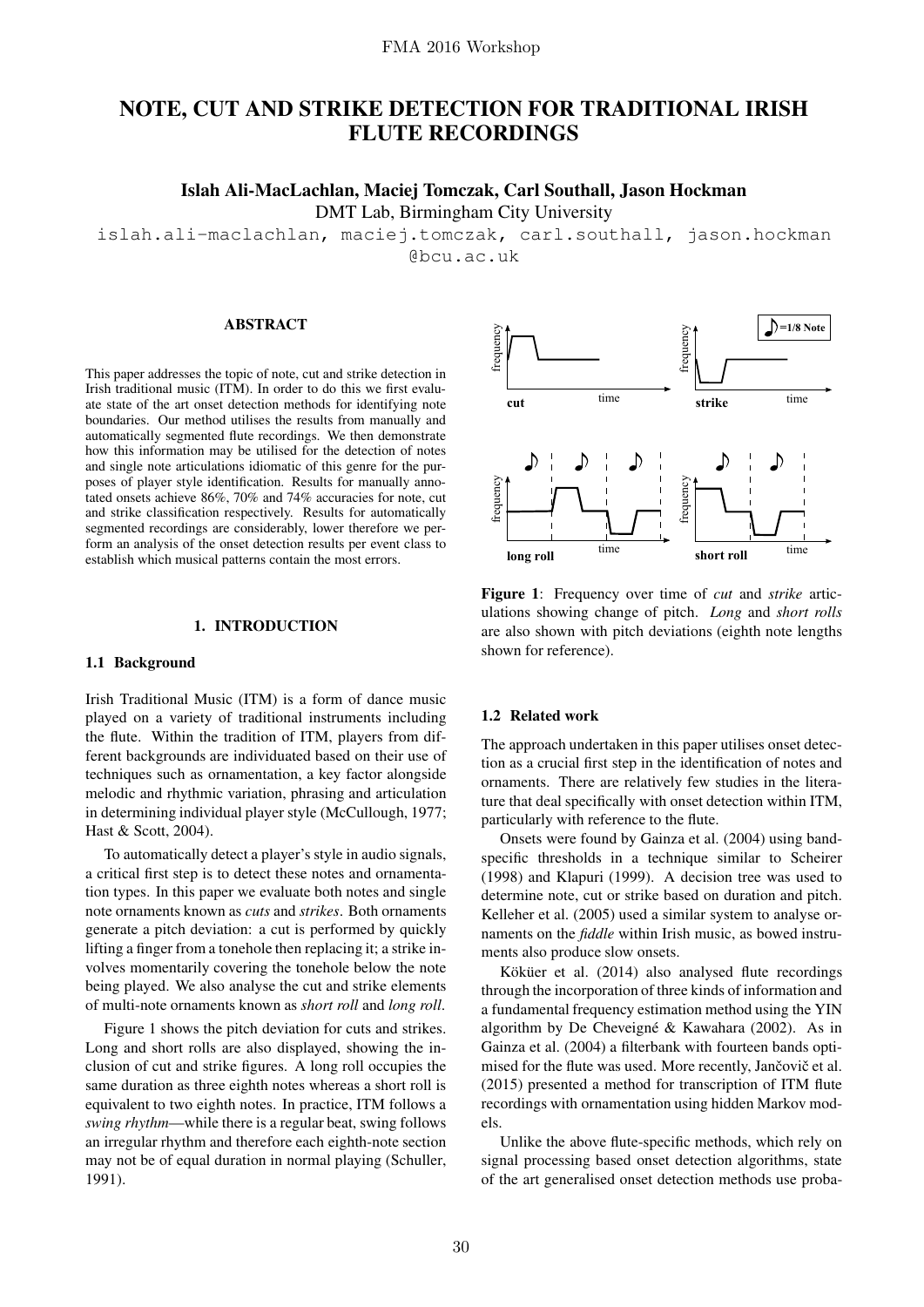bilistic modelling. The number of onset detection methods using neural networks has substantially risen since Lacoste & Eck (2005). *OnsetDetector* by Eyben et al. (2010) uses bidirectional long short-term memory neural networks, and performs well in a range of onset detection tasks including solo wind instruments.

In this paper we perform an evaluation using several modern onset detection algorithms and a dataset comprised of 79 real flute performances of ITM. We then demonstrate how this information may be utilised towards the determination of notes and single note ornamentations.

The remainder of this paper is structured as follows: Section 2 details the method of segmentation, feature extraction and classification. In Section 3 we discuss evaluations of a range of onset detection methods and classification of notes, cuts and strikes. Results of the studies into onset detection and ornament classification are presented in Section 4 and finally conclusions and further work are discussed in Section 5.

# 2. METHOD

Figure 2 shows an overview of the proposed method. We extract features from audio segments representing events (notes, cuts, strikes) and propose an event type classification approach using the segmented event features.

For a fully automated method we use onset detection for segmentation. Event features are then extracted from inter-onset intervals (IOI). These features are used in a supervised learning algorithm to classify the segments as one of three distinct classes: notes, cuts and strikes. For onset detection, we attempt to use the top-performing algorithm from the evaluation presented in Section 3.2, and in the following discuss only the remaining feature extraction and classification stages.



Figure 2: Overview of the proposed classification method of notes, cuts and strikes in flute signals. The first phase shows feature extraction from segmented audio events and the second phase shows classification of the events.

#### 2.1 Feature extraction

In order to capture the differences between each event type we extract features related to rhythm, timbre and pitch. An important distinction between notes, cuts and strikes is their duration, where notes are significantly longer than the two ornaments. To capture this we use the length  $ms$ of event segments. We then extract timbral features as these are also important in class distinction. The change in timbre is caused by player's fleeting finger motion as a tonehole is temporarily opened or closed. This results in a unique timbre that differs from notes. For that purpose we extract 13 Mel-frequency cepstral coefficients (MFCCs), excluding the first coefficient, and 12 chroma features features to accommodate for timbre and pitch changes in each of the articulations.

To extract features from the audio segments the input audio (mono WAV files) is down sampled to 11,025 Hz. Following the approach in Mauch & Dixon (2010) we calculate the MFCC and chroma features using a Hanning window of 1024 samples with 50% overlap. The extracted features are then normalised to the range [0,1] for every corresponding feature type. Each audio segment is assigned to its class  $\Omega$  (e.g. note). An n x 26 matrix  $F_{\Omega}$  is created, where  $n$  represents the number of segments with 26 features (i.e., MFCCs, chroma, durations).

Each  $F_{\Omega}$  segment appears in the context of musical patterns such as rolls, shakes or just consecutive notes in the recording. To account for the rhythmic, timbral and pitch changes of each event type in the context of these patterns, we concatenate the first derivatives of all features into every  $F_{\Omega}$  segment.

#### 2.2 Neural network classification

Audio segments are then classified into note, cut and strike classes using a feed-forward neural network.



Figure 3: Neural network architecture containing two hidden layers  $a^1$  and  $a^2$ , with weights w and biases b.

The proposed neural network, shown in Figure 3, consists of two hidden layers containing 20 neurons each. Back propagation is used to train the neural network, updating the weights and biases iteratively using scaled conjugate gradient of the output errors. A maximum iteration limit is set to 10,000 and the weights and biases are initialised with random non-zero values to ensure that training commenced correctly. A validation set is used to prevent over-fitting and cross entropy is used for the performance measure.

The output for each layer of an  $L$  layered neural network can be calculated using:

$$
a^{(l)} = f_l(a^{(l-1)}(t)W^l + b^l), \tag{1}
$$

where,  $a^l$  is the output at layer l and W and b are the weight and bias matrices. The transfer function is determined by the layer, as shown in Eq. 2.

$$
f_l(x) = \begin{cases} 2/(1 + e^{-2x}) - 1, & l \neq L \\ y = e^x / (\sum e^x), & l = L. \end{cases}
$$
 (2)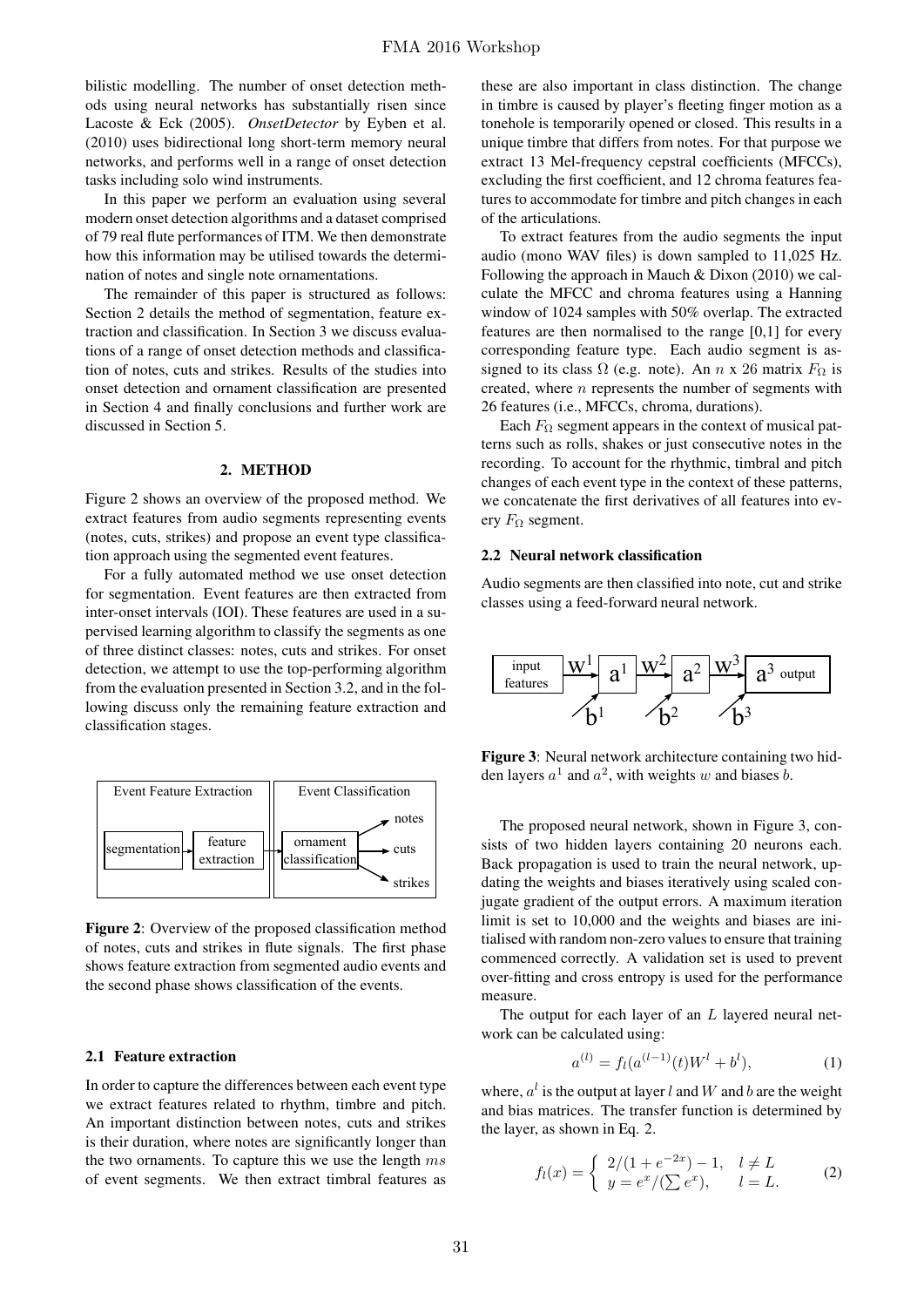Classification is performed by finding the index of the maximum value within the output from the neural network.

## 3. EVALUATION

As the performance of the proposed method depends heavily on the accuracy of the chosen onset detection method, the aim of our first evaluation is to determine the best performing onset detection algorithm. We then perform an evaluation of our note and ornament classification.

# 3.1 Dataset

For both these evaluations, we require a dataset that is representative of a range of respected players with individual stylistic traits. The dataset is comprised of 99 solo flute recordings of between 16 and 81 seconds in length, spanning over 50 years. For the purpose of this study, 79 recordings were selected excluding the excerpts from Larsen (2003), as they contain tutorial recordings not representative of typical ITM performances.

The recordings are 16-bit/44.1kHz WAV files all recorded by professional ITM flute players. Annotations were made using either Sonic Visualiser by Cannam et al. (2010) or Tony by Mauch et al. (2015). The annotation was performed by an experienced flute player. Full details of the annotation methods may be found in Köküer et al. (2014) and Ali-MacLachlan et al. (2015).

Annotations associated with this dataset include the temporal location of onsets and the event type (e.g., note, ornament). Additional classes such as breaths were included in the note class as they contained pitch information from a previous note. The annotated event types are represented by 15,310 notes, 2,244 cuts, and 672 strikes.

## 3.2 Onset detection evaluation

In this evaluation we measured how well eleven onset detection algorithms were capable of identifying onsets related to notes, cuts and strikes within real-life flute recordings. We reviewed the wind instrument class results from MIREX and examined various studies that concerned detection of soft onsets within these instruments.

Specialised methods for soft onset detection have been proposed in the literature. *SuperFlux* by Böck & Widmer (2013b) calculates the difference between two near shorttime spectral magnitudes and is optimised for music signals with soft onsets and vibrato effect in string instruments. *ComplexFlux* by Böck & Widmer (2013a) is based on the *SuperFlux* algorithm with the addition of a local group delay measure that makes this method more robust against loudness variations of steady tones. Similarly, *Log-FiltSpecFlux* introduced in Böck et al. (2012) was designed to deal with onsets of various volume levels but was optimised for real-time scenarios.

In addition, there are several other onset detection methods proposed in the literature that we tested. The *Onset-Detector* by Eyben et al. (2010) processes the input signal both in the forward and backward manner and outputs peaks that represent the probability of an onset at the detected position. The *Energy* (Masri, 1996), *Spectral Difference* (Foote & Uchihashi, 2001), *Spectral Flux* (Dixon, 2006) and *Kullback-Leibler* (KL) (Hainsworth & Macleod, 2003) represent detection functions solely based in the spectral domain. Brossier (2006) presented a modification to the KL algorithm shown as *Modified Kullback-Leibler* in our evaluation. The *Phase-based* method by Bello & Sandler (2003) looks at phase deviation irregularities in the phase spectrum of the signal. Lastly, the *Complex Domain* approach by Duxbury et al. (2003) combines both the energy and phase information for the production of a complex domain onset detection function. Peak-picking for the evaluate approaches is performed with  $Madamom<sup>1</sup>$  and  $Aubio<sup>2</sup>$  MIR toolboxes.

The onset detection results were calculated using the standard precision, recall and F-measure scores that measure performance of each onset detection algorithm. Precision and recall are determined from the detected flute onsets if reported within 25 ms on either side of the ground truth onset times. The mean F-measure is calculated by averaging F-measures across recordings.

# 3.3 Note and ornament classification evaluation

To assess the performance of our presented note and ornament classification method, we perform two evaluations using the dataset from Section 3.1. In the first evaluation, we attempt to determine the worth of the chosen classification method and selected features alone. In this experiment, we rely on the manually annotated note onsets to segment the audio prior to the feature extraction and classification stages. In the second evaluation, we seek to determine the viability of a fully automated ornament detection approach that relies on onset detection for segmentation. In this evaluation we employ the top performing onset detection algorithm found in the onset detection evaluation detailed in Section 3.2. For the training of the automated method only the true positive onsets will be used to ensure that the neural network is trained with the features corresponding to their correct classes.

To ensure an approximately equal proportion of training examples per class, we reduced the number of notes per recording to 6%, cuts to 30% and left in all strikes due to the proportion of these classes in the dataset. The classification evaluation is then performed using 5-fold cross validation.

#### 4. RESULTS

#### 4.1 Onset detection results

The results obtained from our experiment are shown in Table 1. The *OnsetDetector* method by Eyben et al. (2010) achieves the highest precision of 83% and F-measure of 78%. The high performance of this approach is in agreement with the results in the literature for the wind instrument class (Böck & Widmer, 2013a,b). While *Spectral* 

<sup>1</sup> https://github.com/CPJKU/madmom

<sup>2</sup> http://aubio.org/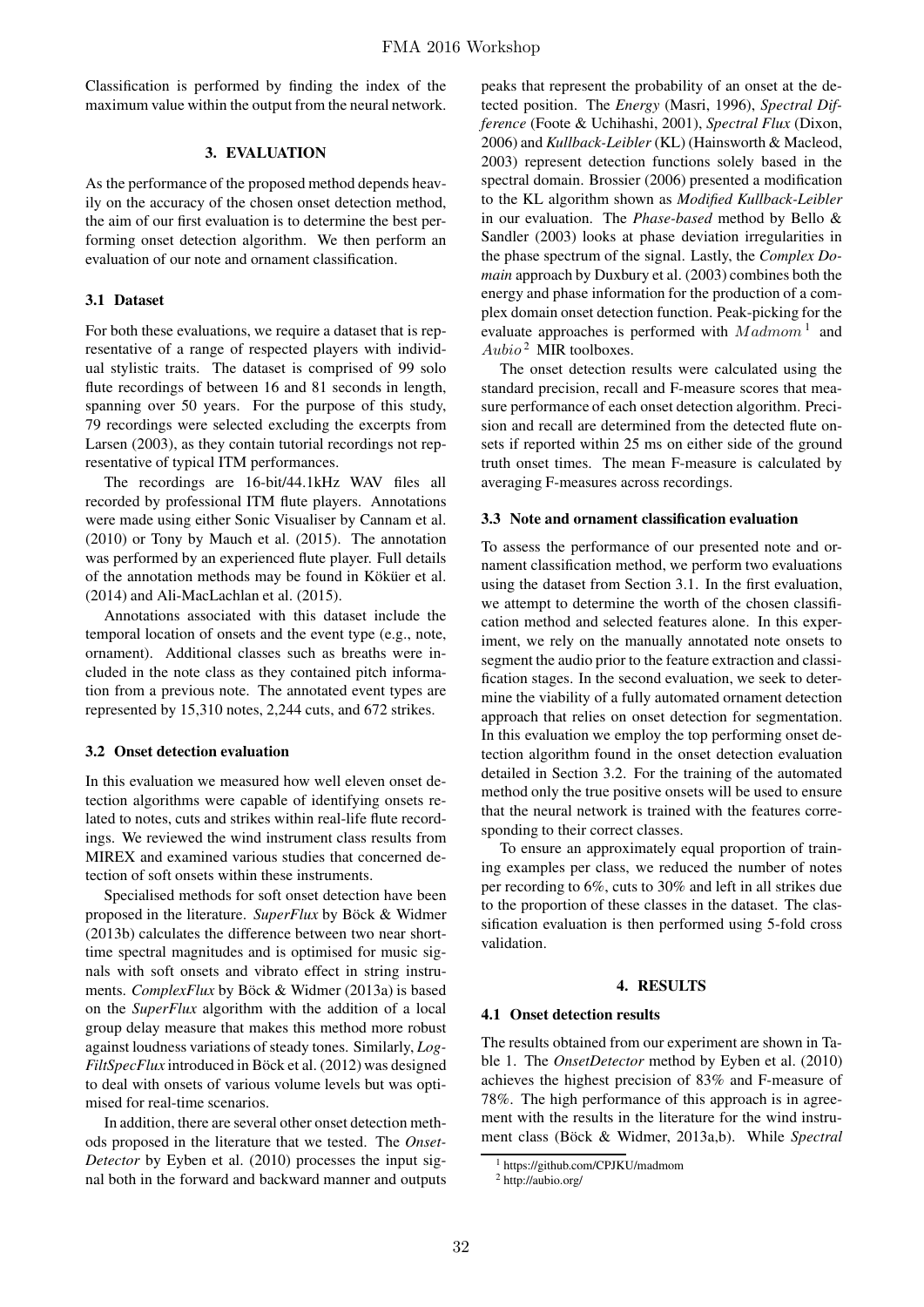|                                                 | P      | R      | F      |
|-------------------------------------------------|--------|--------|--------|
| OnsetDetector2015<br>Eyben et al. $(2010)$      | 0.8306 | 0.7510 | 0.7875 |
| ComplexFlux2015<br>Böck & Widmer (2013a)        | 0.7414 | 0.6639 | 0.6996 |
| SuperFlux2015<br>Böck & Widmer (2013b)          | 0.7659 | 0.6714 | 0.7144 |
| LogFiltSpecFlux2015<br>Böck et al. (2012)       | 0.7597 | 0.6494 | 0.6989 |
| Energy<br>Masri (1996)                          | 0.6870 | 0.5888 | 0.6270 |
| Complex Domain<br>Duxbury et al. (2003)         | 0.7548 | 0.6561 | 0.6999 |
| Phase-based<br>Bello & Sandler (2003)           | 0.7206 | 0.5522 | 0.6177 |
| Spectral Difference<br>Foote & Uchihashi (2001) | 0.7087 | 0.5928 | 0.6416 |
| Kullback-Leibler<br>Hainsworth & Macleod (2003) | 0.7926 | 0.4025 | 0.5265 |
| Modified Kullback-Leibler<br>Brossier (2006)    | 0.7659 | 0.1868 | 0.2890 |
| Spectral Flux<br>Dixon (2006)                   | 0.5854 | 0.7618 | 0.6580 |

Table 1: Precision (P), Recall (R) and F-measure (F) for eleven onset detection methods. Maximum values for Precision, Recall and F-measure shown in bold.

| class   | notes | cuts  | strikes |
|---------|-------|-------|---------|
| notes   | 86.97 | 8.43  | 8.54    |
| cuts    | 6.79  | 70.46 | 16.96   |
| strikes | 6.24  | 21.07 | 74.49   |

Table 2: Confusion matrix for classification of notes, cuts and strikes using manually annotated onsets.

| class   | notes | cuts  | strikes |
|---------|-------|-------|---------|
| notes   | 81.57 | 83.46 | 82.61   |
| cuts    | 6.97  | 6.85  | 6.48    |
| strikes | 11 47 | 9.70  | 10.91   |

Table 3: Confusion matrix for classification of notes, cuts and strikes using a fully automated segmentation.

*Flux* achieved the highest recall score of 76% this is likely due to its overestimation of the onset positions thus resulting in a lower precision value. Consequently, in our note, cut and strike detection we use the onsets detected using the *OnsetDetector* as it outperforms other tested methods.

## 4.2 Note and ornament classification results

Table 2 presents a confusion matrix for note, cut and strike classification using features extracted from the annotated onset boundaries. The results demonstrate the effectiveness of the classification method for all three classes with 86% note, 70% cut and 74% strike detection accuracies. Misclassified notes are equally distributed across the other two classes demonstrating large timbral, pitch and rhythmic differences between note and ornament event types. The cuts and strikes are mostly misclassified as each other, which reflects their similar duration. These findings confirm the importance of duration in identifying the difference between ornaments (Gainza et al., 2004).

The results for a fully automated system evaluation are presented in Table 3. Here cuts and strikes were overwhelmingly misclassified as notes. These poor results are likely due to the imbalance between the number of annotated onsets and detected onsets. The evaluation using annotated onsets used in 916 notes, 670 cuts and 672 strikes, while the fully automated method used only 691 notes, 503 cuts and 518 strikes.

Training the system with features extracted from annotated segments and testing on automatically found segments did not improve on these results. To investigate the possible reasons for the poor classification results in Table 3, we conducted additional analysis of the onset detection results per event type.

#### 4.3 Note, cut and strike onset detection accuracy

Cuts and strikes are components in multi-note ornaments such as rolls and shakes. To determine where onset detection errors occur we evaluate detection accuracy in relation to events that occurred immediately before and after the detected events. This evaluation allows us to see which event classes are most difficult to detect, and provide insight in the limitations of the real-life application of the proposed method for note, cut and strike detection.

Table 4 presents the onset detection results for each class of musical pattern. The classes consist of three event types where the central event is identified in bold. For example, *note cut note* is a detected cut with a note before and note afterwards, which exists within the event context of short and long roll or a single cut. The number of correctly detected onsets (true positives) is found as a percentage of the overall number of annotated onsets of that pattern.

As can be seen in Table 4, low accuracies were found for notes following ornaments. The largest error was found in the *cut note note*. This pattern exists only in the context of single cuts and shakes and occurred 1579 times with only 574 correctly found instances.

Our proposed note, cut and strike detection method depends on the features extracted from the found inter-onset intervals. The events corresponding to the cut and strike classes are detected with 83% and 82% accuracies respectively. Detecting notes that exist directly after these ornaments in the onset detection stage augments the content of the features describing the ornament event types. This results in training data that does not represent the classes that we intended to capture.

# 5. CONCLUSIONS AND FUTURE WORK

In this paper we present a note, cut and strike detection method for traditional Irish flute recordings. Our chosen approach to this problem is that of inter-onset segment classification using feed-forward neural networks. To evaluate the effectiveness of this approach we first conducted an evaluation of various onset detection algorithms on our dataset with the hope of using this method as a first step in the feature extraction.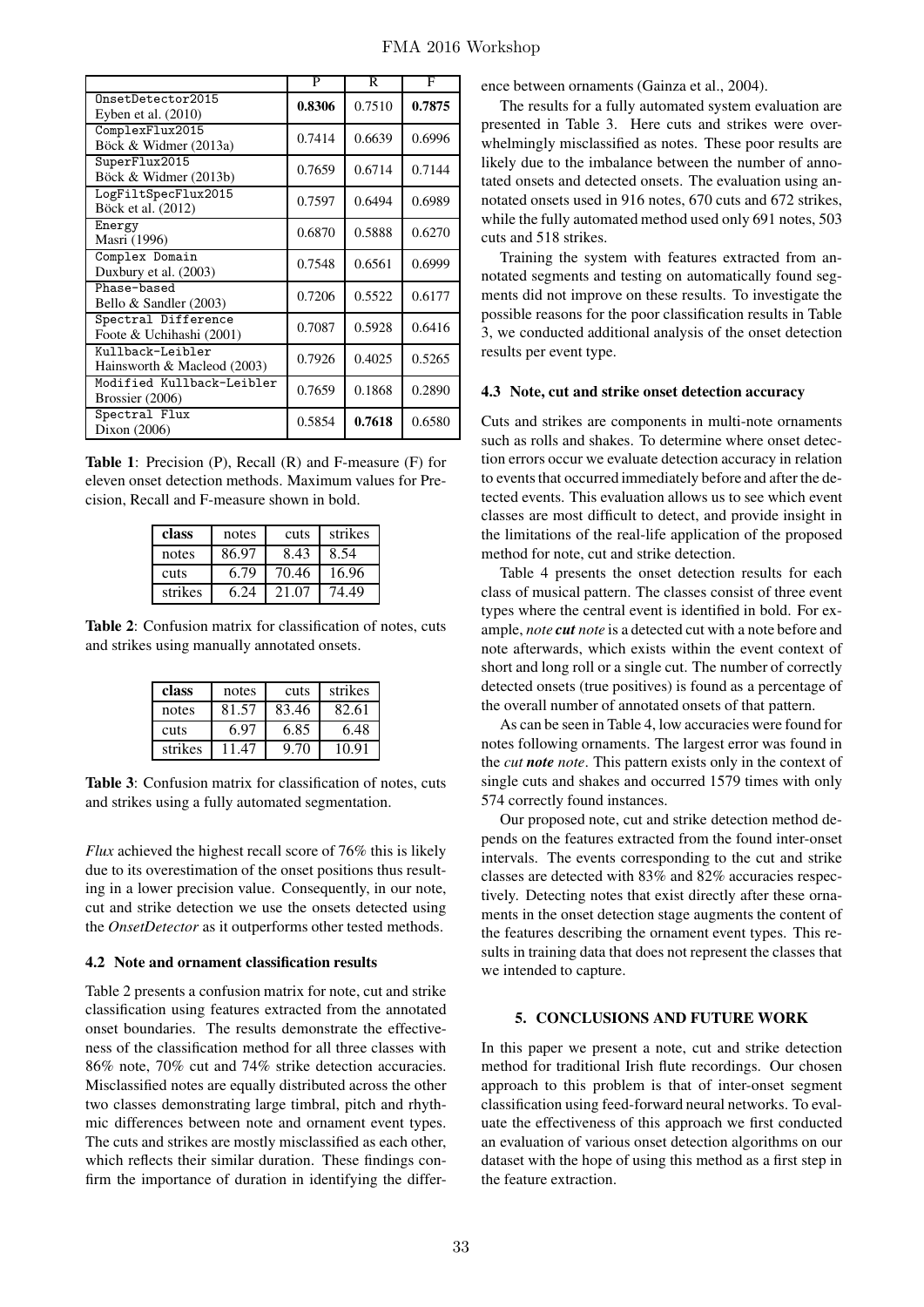# FMA 2016 Workshop

| Musical pattern |        |        | Event context                       | Accuracy | True positives | Total onsets |
|-----------------|--------|--------|-------------------------------------|----------|----------------|--------------|
| note            | note   | note   | single notes                        | 83.36    | 8651           | 10378        |
| note            | cut    | note   | short & long rolls & single cuts    | 83.44    | 1870           | 2241         |
| note            | note   | cut    | notes before a roll                 | 84.16    | 1637           | 1945         |
| cut             | note   | note   | notes after single cuts & shakes    | 36.35    | 574            | 1579         |
| note            | strike | note   | short & long rolls & single strikes | 82.39    | 552            | 670          |
| cut             | note   | strike | short & long rolls                  | 34.62    | 180            | 520          |
| strike          | note   | note   | last notes in rolls                 | 16.22    | 84             | 518          |
| cut             | note   | cut    | shakes                              | 31.03    | 45             | 145          |
| strike          | note   | cut    | <i>last notes in rolls</i>          | 20.69    | 30             | 145          |
| note            | note   | strike | notes before single strikes         | 90.85    | 129            | 142          |

Table 4: Onset detection results for each event class (bold) in the context of events happening before and after the detected onset. Accuracy shown as percentage of the accurately detected onsets (true positives) from that pattern

When using ground truth onset annotations, we achieved 86%, 70% and 74% accuracies for note, cut and strike classification respectively. When using detected onsets to train the neural network we achieved poor classification results. We then performed an analysis of the detected onsets and the context in which they appear to establish both the degree of the errors and the musical patterns in which they occur.

In the future we intend to work on improving the automated detection of note events. We will also develop note and ornament classification methods with additional features and other neural network architectures (e.g., recurrent neural networks, networks with long short-term memory) in order to capture trends that appear in time-series data. We also plan to investigate how well the proposed system generalises to other instruments that are characterised by soft onsets such as the tin whistle and fiddle.

## 6. ACKNOWLEDGEMENTS

This work was partly supported by the project Characterising Stylistic Interpretations through Automated Analysis of Ornamentation in Irish Traditional Music Recordings under the Transforming Musicology programme funded by the Arts and Humanities Research Council (UK).

#### 7. REFERENCES

- Ali-MacLachlan, I., Köküer, M., Athwal, C., & Jančovič, P. (2015). Towards the identification of Irish traditional flute players from commercial recordings. In *Proceedings of the 5th International Workshop on Folk Music Analysis*, Paris, France.
- Bello, J. P. & Sandler, M. (2003). Phase-based note onset detection for music signals. In *Proceedings of the IEEE International Conference on Acoustics, Speech and Signal Processing (ICASSP)*, volume 5, (pp. 49–52)., Hong Kong.
- Böck, S., Krebs, F., & Schedl, M. (2012). Evaluating the Online Capabilities of Onset Detection Methods. In *Proceedings of the 13th International Society for Music Information Retrieval Conference (ISMIR)*, (pp. 49–54)., Porto, Portugal.
- Böck, S. & Widmer, G. (2013a). Local Group Delay Based Vibrato and Tremolo Suppression for Onset Detection. In *Proceedings of the 14th International Society for Music Information Retrieval Conference (ISMIR)*, (pp. 589– 594)., Curitiba, Brazil.
- Böck, S. & Widmer, G. (2013b). Maximum filter vibrato suppression for onset detection. In *Proceedings of the 16th International Conference on Digital Audio Effects (DAFx)*, (pp. 55–61)., Maynooth, Ireland.
- Brossier, P. M. (2006). *Automatic annotation of musical audio for interactive applications*. PhD thesis, Queen Mary, University of London.
- Cannam, C., Landone, C., & Sandler, M. (2010). Sonic visualiser: An open source application for viewing, analysing, and annotating music audio files. In *Proceedings of the 18th international conference on Multimedia*, (pp. 1467– 1468)., Firenze, Italy. ACM.
- De Cheveigné, A. & Kawahara, H. (2002). YIN, a fundamental frequency estimator for speech and music. *The Journal of the Acoustical Society of America*, *111*(4), 1917–1930.
- Dixon, S. (2006). Onset detection revisited. In *Proceedings of the 9th International Conference on Digital Audio Effects (DAFx)*, volume 120, (pp. 133–137)., Montreal, Canada.
- Duxbury, C., Bello, J. P., Davies, M., & Sandler, M. (2003). Complex domain onset detection for musical signals. In *Proceedings of the 6th International Conference on Digital Audio Effects (DAFx)*, London, UK.
- Eyben, F., Böck, S., Schuller, B., & Graves, A. (2010). Universal Onset Detection with Bidirectional Long Short-Term Memory Neural Networks. In *Proceedings of the 11th International Society for Music Information Retrieval Conference (ISMIR)*, (pp. 589–594).
- Foote, J. & Uchihashi, S. (2001). The beat spectrum: A new approach to rhythm analysis. In *Proceedings of the 2nd IEEE International Conference on Multimedia and Expo (ICME 2001)*, (pp. 881–884)., Tokyo, Japan. IEEE.
- Gainza, M., Coyle, E., & Lawlor, B. (2004). Single-note ornaments transcription for the irish tin whistle based on onset detection. In *Proceedings of the 7th International Conference on Digital Audio Effects (DAFx)*, Naples, Italy.
- Hainsworth, S. & Macleod, M. (2003). Onset detection in musical audio signals. In *Proceedings of the 29th Inter-*